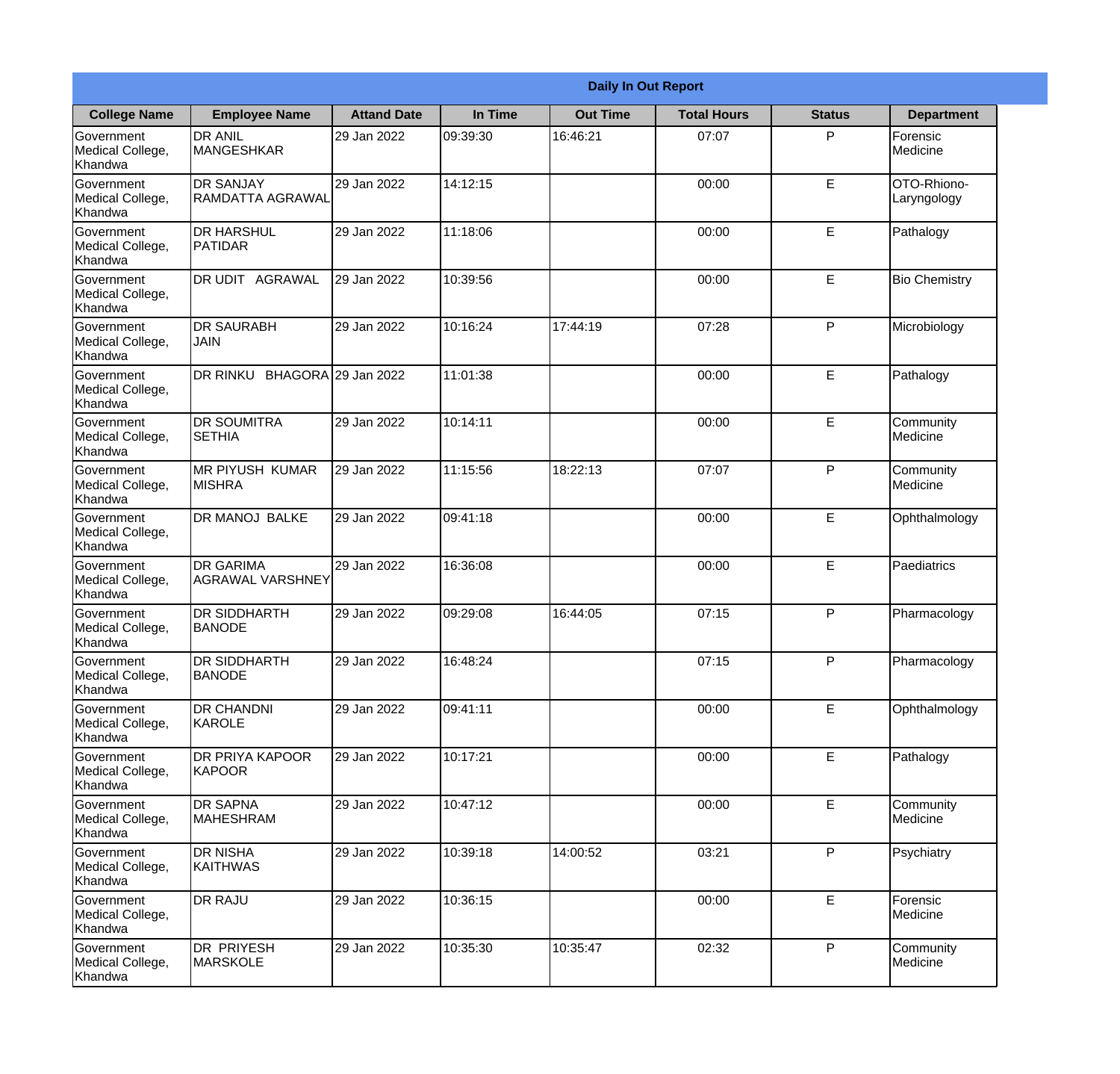| <b>Designation</b>                  | <b>Category</b> |
|-------------------------------------|-----------------|
| Assistant Professor   Para Clinical |                 |
| Professor                           | Clinical        |
| Assistant Professor   Para Clinical |                 |
| Associate Professor Non Clinical    |                 |
| Associate Professor   Para Clinical |                 |
| Assistant Professor   Para Clinical |                 |
| Assistant Professor   Para Clinical |                 |
| Statistician                        | Para Clinical   |
| Assistant Professor   Clinical      |                 |
| Associate Professor Clinical        |                 |
| Associate Professor   Para Clinical |                 |
| Associate Professor Para Clinical   |                 |
| Assistant Professor   Clinical      |                 |
| Demonstrator/Tutor   Para Clinical  |                 |
| Associate Professor Para Clinical   |                 |
| <b>Assistant Professor</b>          | <b>Clinical</b> |
| Demonstrator/Tutor   Para Clinical  |                 |
| Associate Professor   Para Clinical |                 |

## **Daily In Out Report**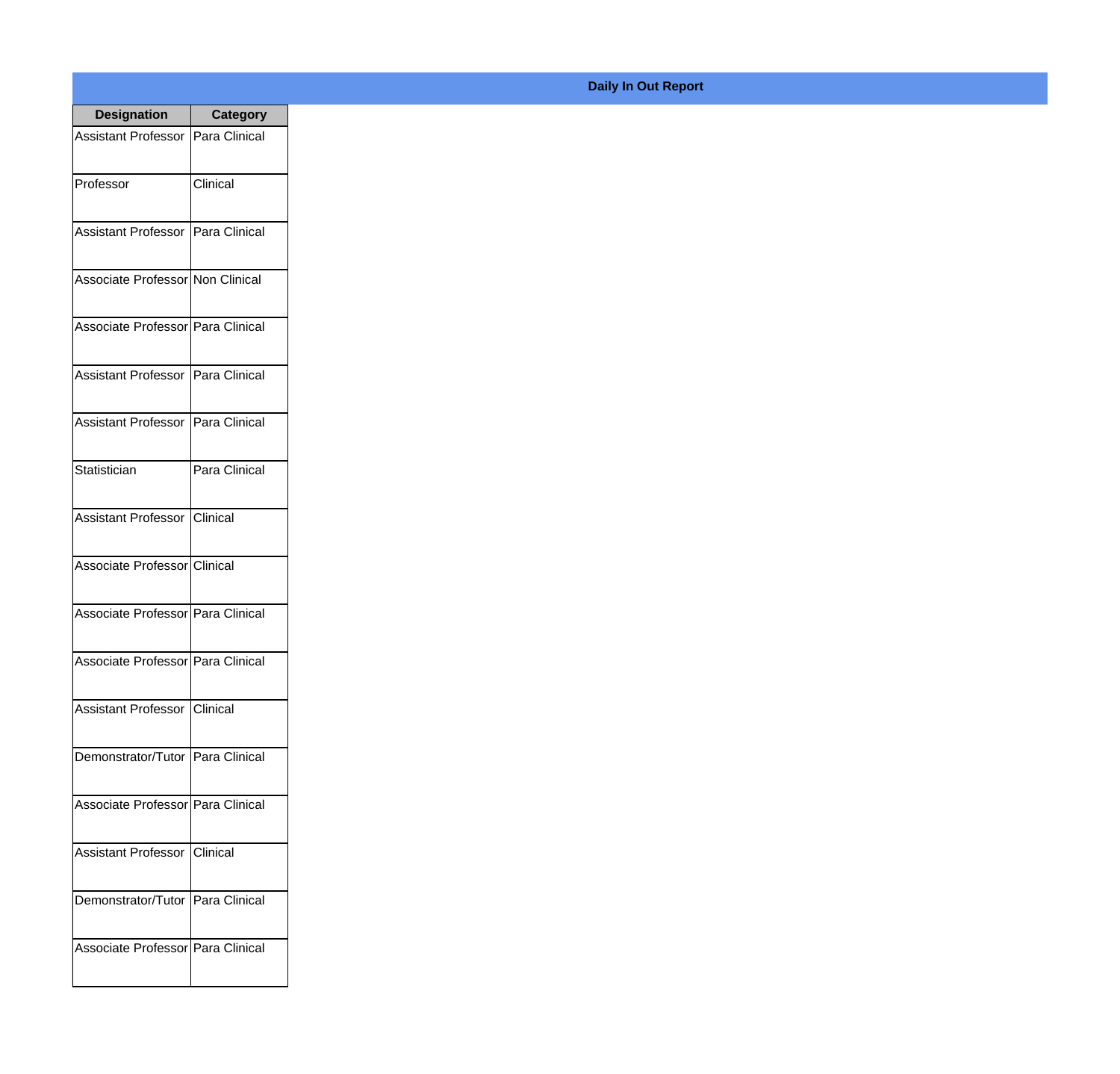|                                                   |                                    |                      |           |          | <b>Daily In Out Report</b> |   |                            |
|---------------------------------------------------|------------------------------------|----------------------|-----------|----------|----------------------------|---|----------------------------|
| Government<br>Medical College,<br>Khandwa         | IDR PRIYESH<br><b>IMARSKOLE</b>    | 29 Jan 2022          | 16:01:23  | 18:33:40 | 02:32                      | P | Community<br>Medicine      |
| Government<br>Medical College,<br>Khandwa         | <b>IDR SUNIL</b>                   | BAJOLIYA 29 Jan 2022 | 10:49:44  |          | 00:00                      | E | OTO-Rhiono-<br>Laryngology |
| <b>IGovernment</b><br>Medical College,<br>Khandwa | <b>IDR MUKTESHWARI</b><br>IGUPTA   | 29 Jan 2022          | 111:44:52 |          | 00:00                      | E | Pharmacology               |
| Government<br>Medical College,<br>Khandwa         | <b>IDR PURTI AGARWAL</b><br>ISAINI | <b>29 Jan 2022</b>   | 10:35:55  | 16:45:28 | 06:10                      | P | Pathalogy                  |
| Government<br>Medical College,<br>Khandwa         | <b>DR YASHPAL RAY</b>              | 29 Jan 2022          | 12:12:53  |          | 00:00                      | E | Anatomy                    |